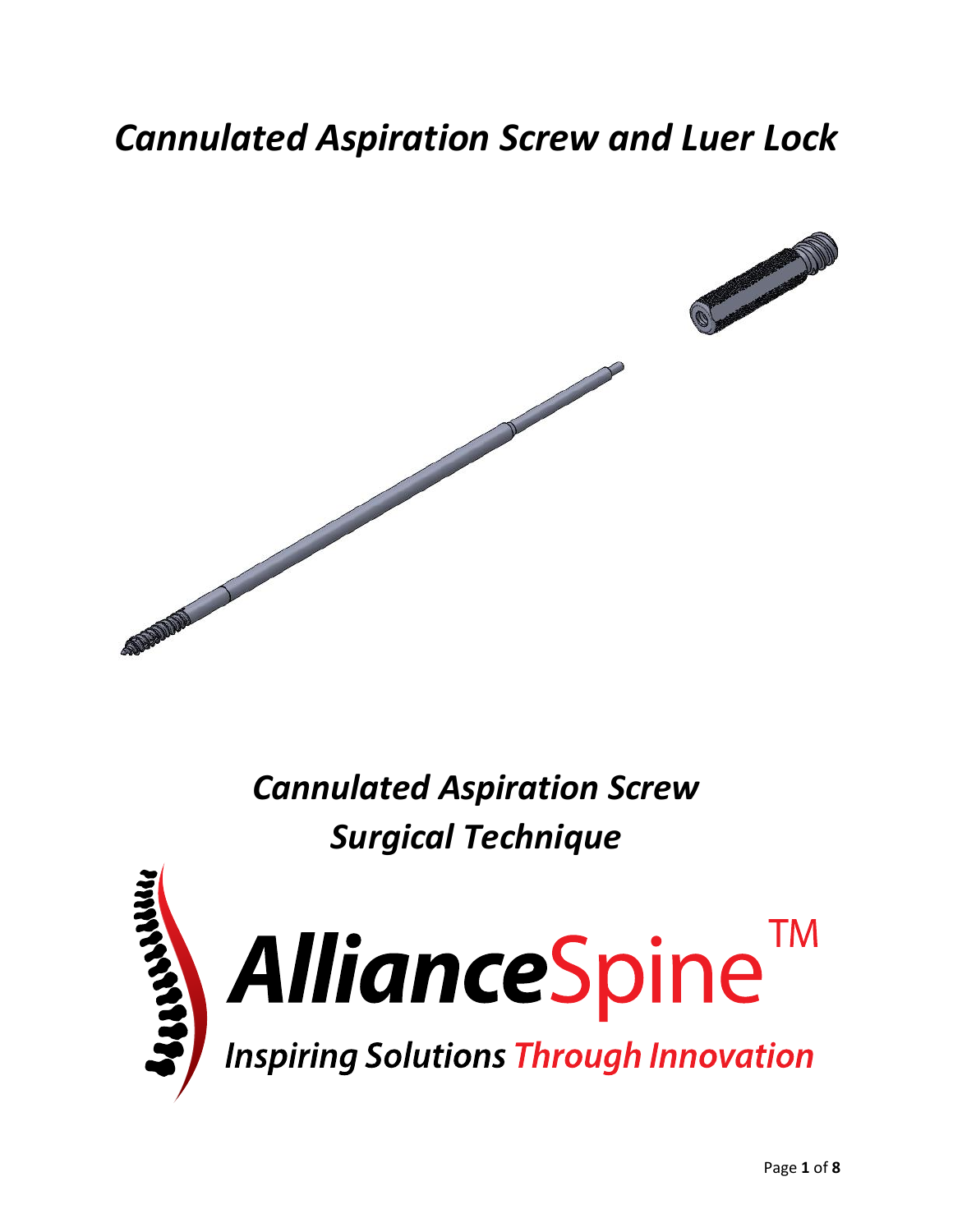### **Cannulated Aspiration Screw & Luer Lock Surgical Technique**

This instructions for use is designed to serve only as a general guideline. It is not intended to supersede institutional protocols or professional clinical judgement concerning patient care. Alliance- Spine does not practice medicine. This technique was developed in conjunction with health care professionals. This document is intended for surgeons and is not intended for laypersons. Each surgeon should exercise his or her own independent judgment in the diagnosis and treatment of an individual patient, and this information does not purport to replace the comprehensive training surgeons have received. As with all surgical procedures, the technique used in each case will depend on the surgeon's medical judgment as the best treatment for each patient. Results will vary based on health, weight, activity and other variables. Not all patients are candidates for this product and/or procedure.

#### **Indications for Use:**

The Cannulated Aspiration Screw is intended to be used for bone marrow biopsy/aspiration.

#### **Device Description:**

The Cannulated Aspiration Screw consists of a Cannulated Aspiration Screw, Stylet and Luer Lock. The luer lock is intended to allow bone marrow biopsy/aspiration. The components of this device are composed of surgical grade stainless steel per ASTM F899.

#### **Contraindications**:

The instruments are contraindicated and should not be used for, including but not limited to, patients with the following:

- Active systemic infection or an active infection at the operative site
- Previous history of infection
- Excessive local inflammation
- Foreign body sensitivity
- Poor prognosis for good wound healing (e.g., decubitus ulcer, end-stage diabetes, severe protein deficiency and/or malnutrition)
- Any condition that precludes the possibility of fusion, e.g., kidney dialysis, metabolic disorders or osteopenia
- Patients having inadequate tissue coverage of the operative site

#### **Warnings:**

Only clinicians who have been properly trained in this procedure, including patient preparation, and samples preservation, should use this device. The instructions are not intended to define or suggest surgical protocol. It is the physician's responsibility to determine the appropriate protocol and techniques required based on the needs of the patient.

Good medical judgement should be exercised if instrument should be used and use of image guidance based on location and patient anatomy.

Good medical judgement should be exercised in considering on patients who are receiving anticoagulant therapy or who have bleeding disorders.

Do not use for a sternal procedure. Due to screw length, internal thoracic organs or blood vessels may be punctured or otherwise damaged.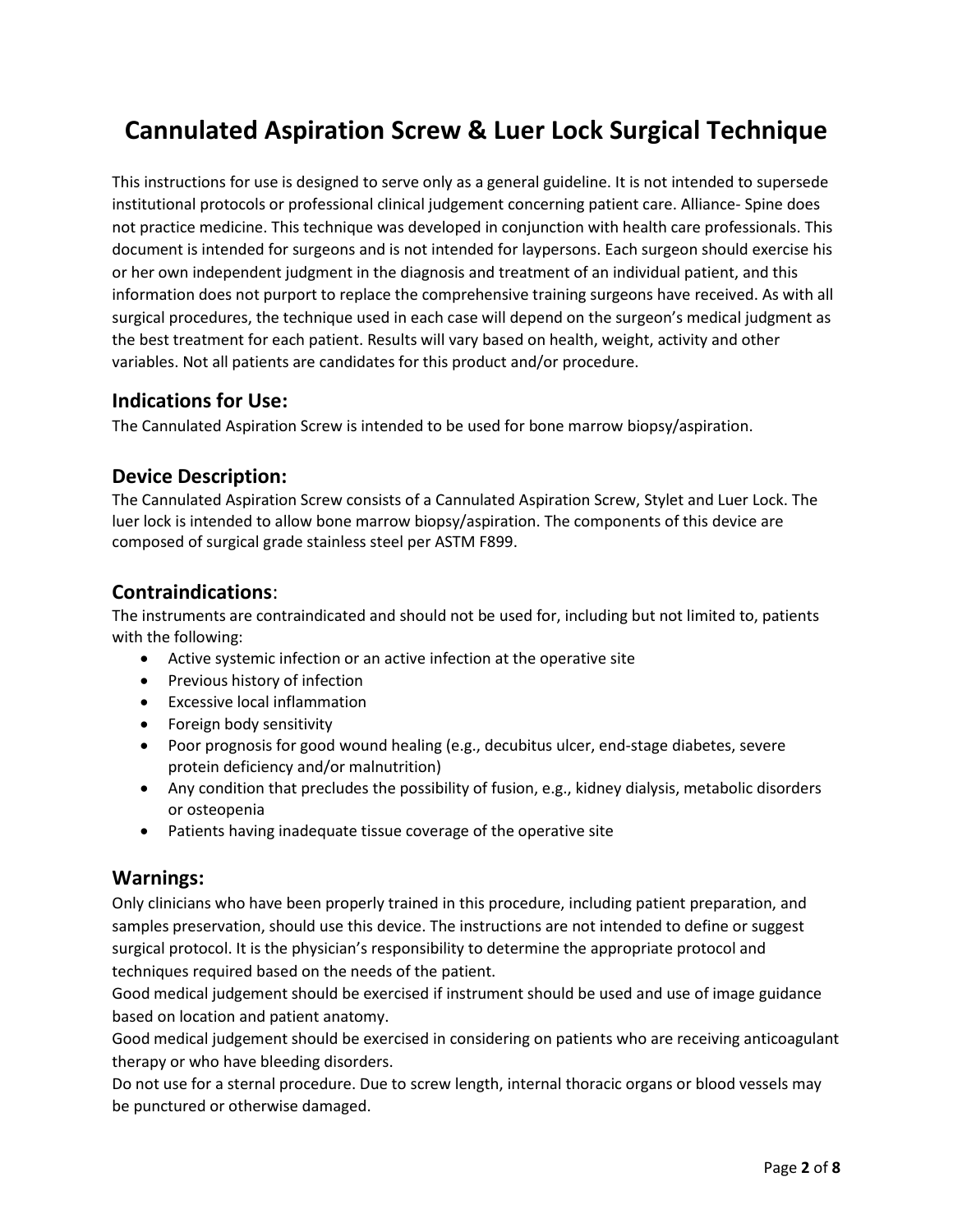#### **Precautions:**

Prior to insertion, inspect the Cannulated Aspiration Screw, Stylet and Luer for damage.

### **Surgical Technique**

- 1. Place the patient in an appropriate position for the procedure.
- 2. Locate and mark the appropriate insertion site.
- 3. Using sterile technique, prepare the site.
- 4. Infiltrate the skin, especially the periosteum, with local anesthetic.
- 5. A skin puncture may be created prior to inserting the Cannulated Aspiration Screw.
- 6. Insert the Stylet into the Cannulated Aspiration Screw until it's fully seated. Refer to **Figure 1.**



**Figure 1**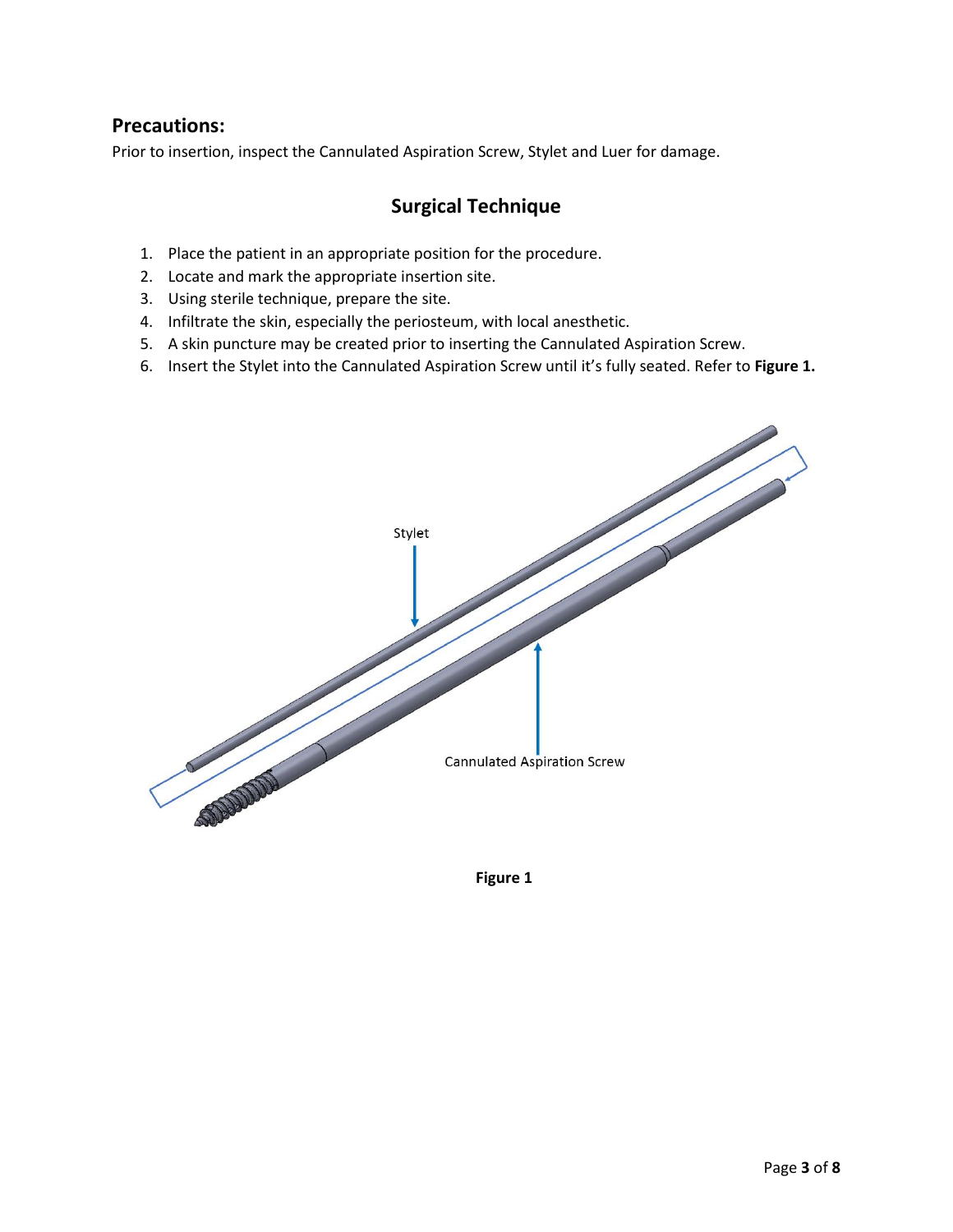7. Introduce the Cannulated Aspiration Screw and stylet through the incision, and using firm pressure, advance the screw in a clockwise motion until the proper depth of bone penetration is reached. Refer to **Figure 2.**



**Figure 2**

*NOTE: Care should be taken regarding the depth of penetration of the Cannulated Aspiration Screw to avoid potential patient harm.*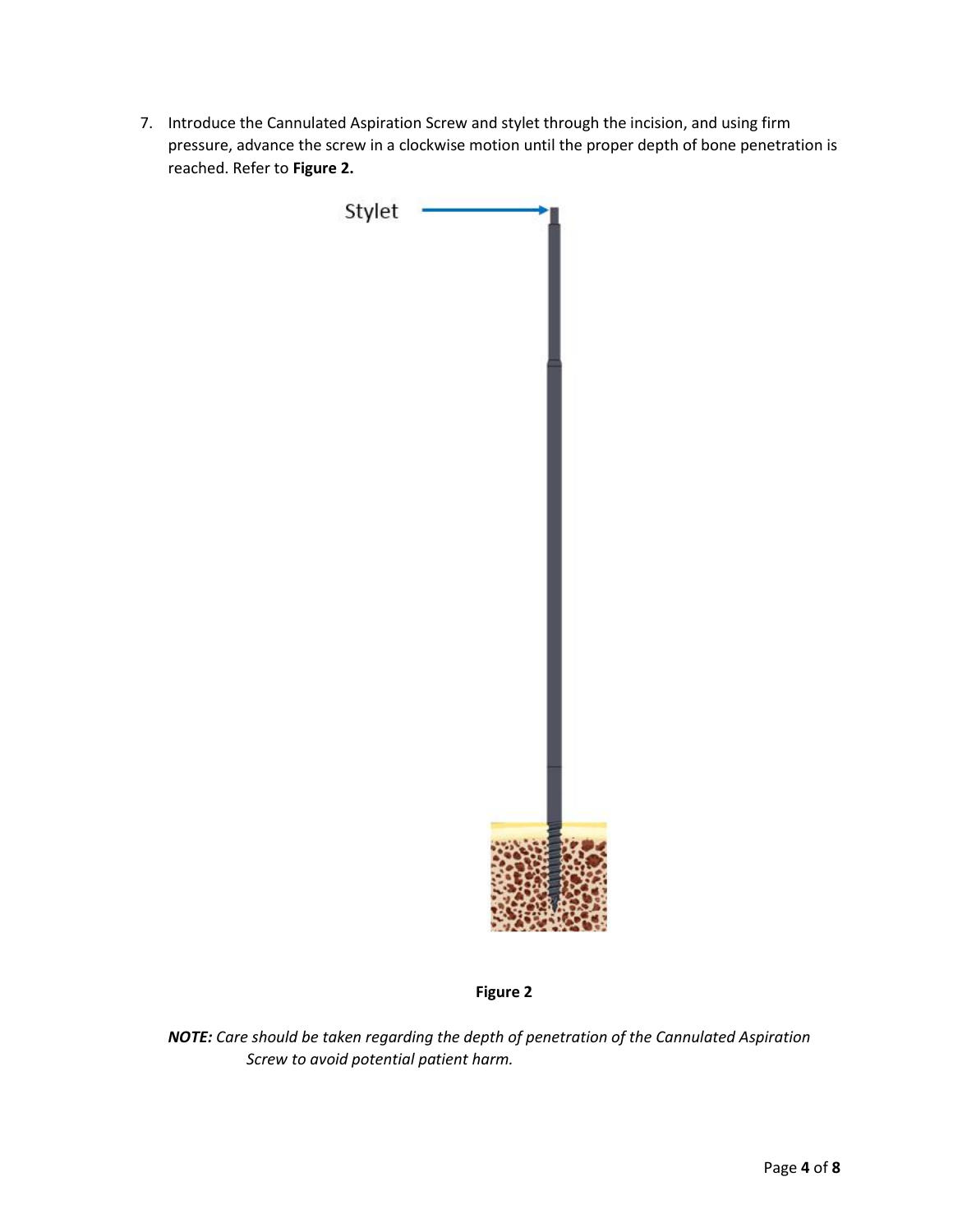8. Detach and remove the stylet. Refer to **Figure 3.**



- 10. Prepare the Syringe with 1mL of anticoagulant.
- 11. With one hand holding both the Cannulated Aspiration Screw and Luer Lock thread the Syringe on to the Luer Lock in a clockwise direction and firmly tighten. Refer to **Figure 5**.



12. Push the Syringe and Luer Lock towards the Cannulated Aspiration Screw to ensure its fully seated.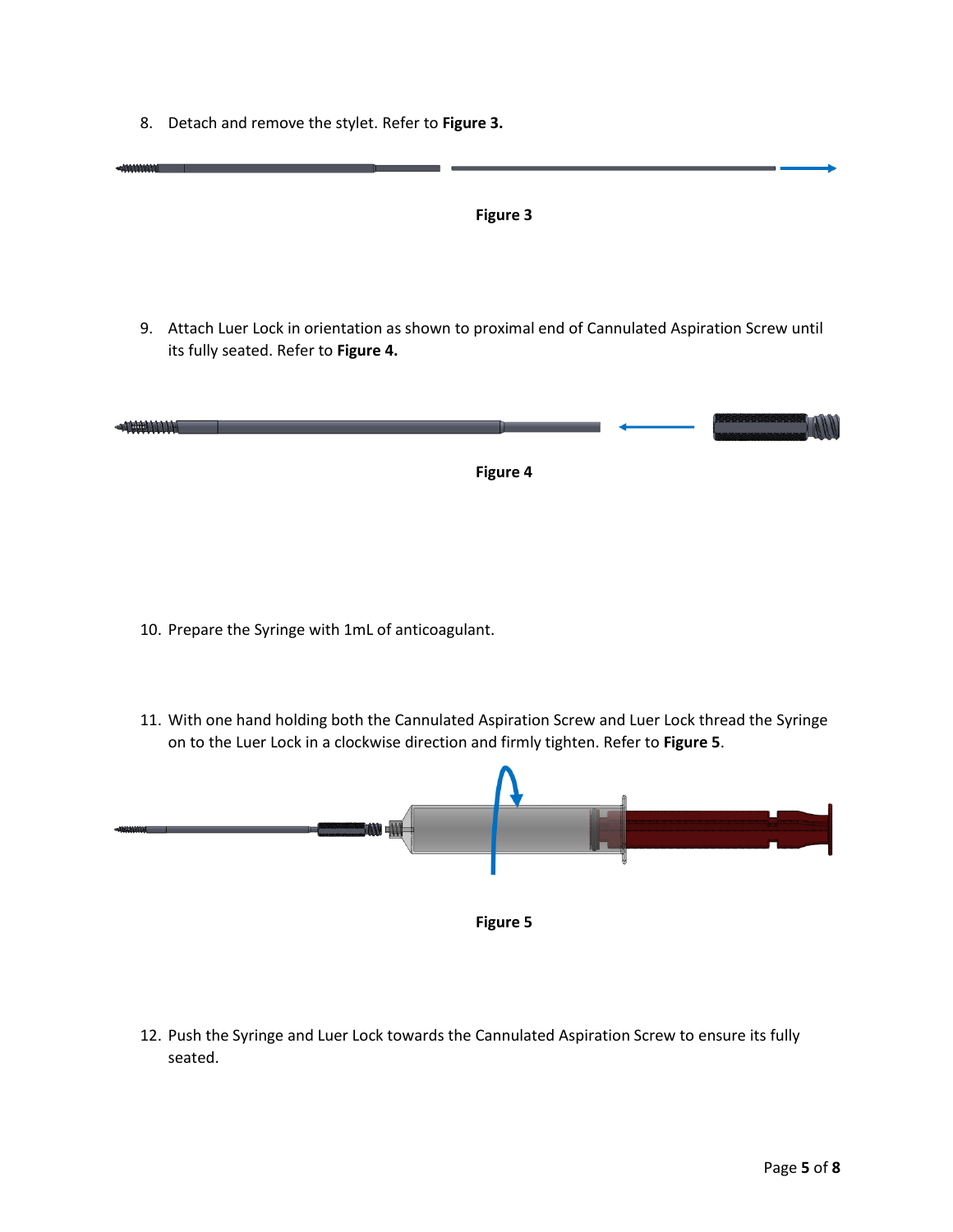13. While applying downward pressure on the Syringe, withdraw the syringe plunger to draw out into the syringe chamber until the desired amount of aspirate is obtained. Refer to **Figure 6.**





*NOTE: If does not aspirate easily, reposition the Cannulated Aspiration Screw slightly by rotating either counterclockwise or clockwise.* 

*NOTE: If the still does not aspirate, remove the syringe and Luer Lock, insert stylet into the Cannulated Aspiration Screw, attach and remove the Cannulated Aspiration Screw from the patient's bone, and repeat steps 6 through 12, with the exception of step 10 with a slight change in screw trajectory noted in step 7.*

14. Detach the syringe by unthreading the syringe in a counterclockwise direction while holding the Luer Lock and remove the aspirated specimen. Refer to **Figure 7.**



15. Detach the Luer Lock. Refer to **Figure 8.**



**Figure 8**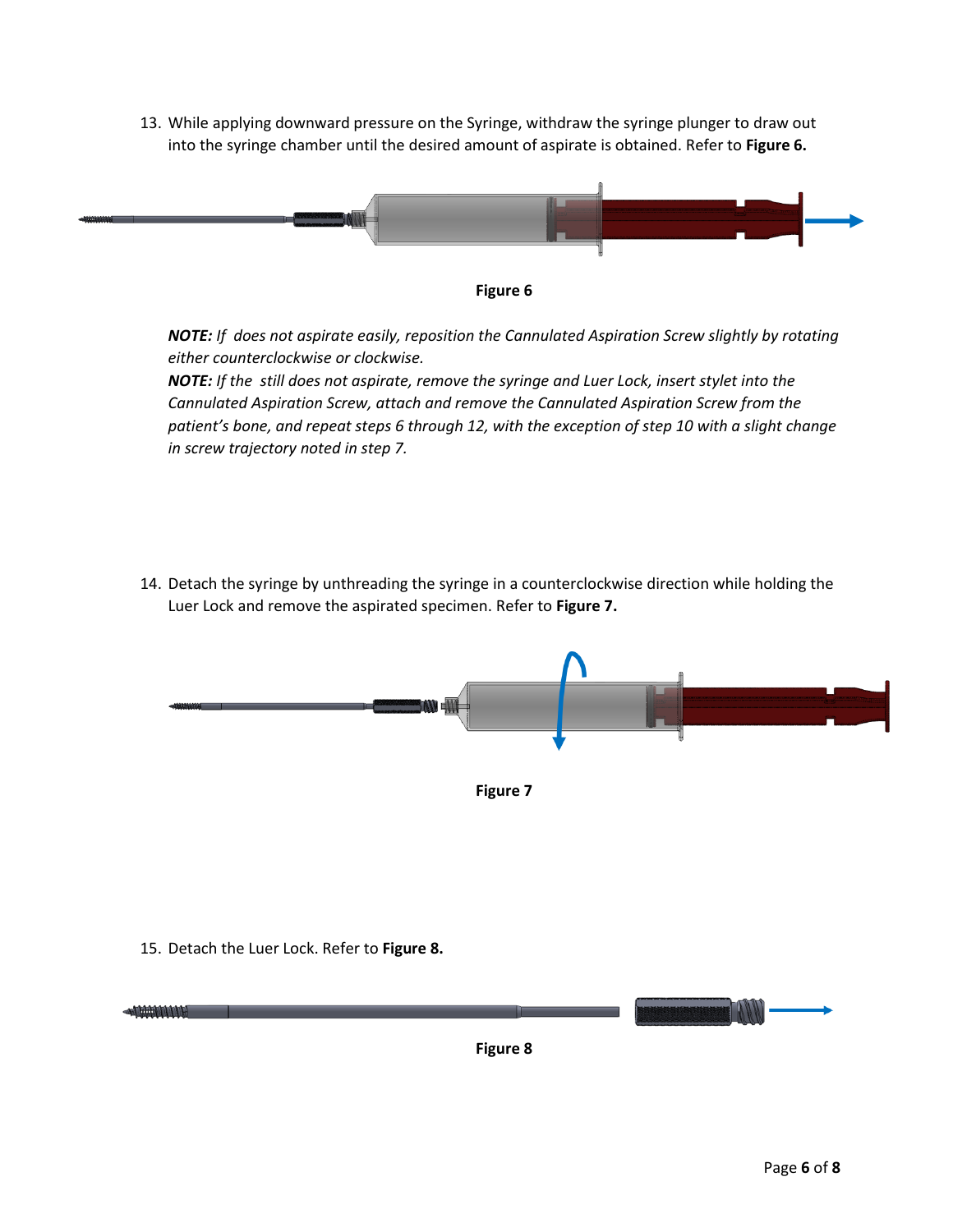16. Reinsert the Stylet to strengthen the Cannulated Aspiration Screw before removal. Refer to **Figure 9.**

-AMMMMM

#### **Figure 9**

17. To remove the Cannulated Aspiration Screw, rotate in a counterclockwise direction until it is disengaged from the patient's bone.